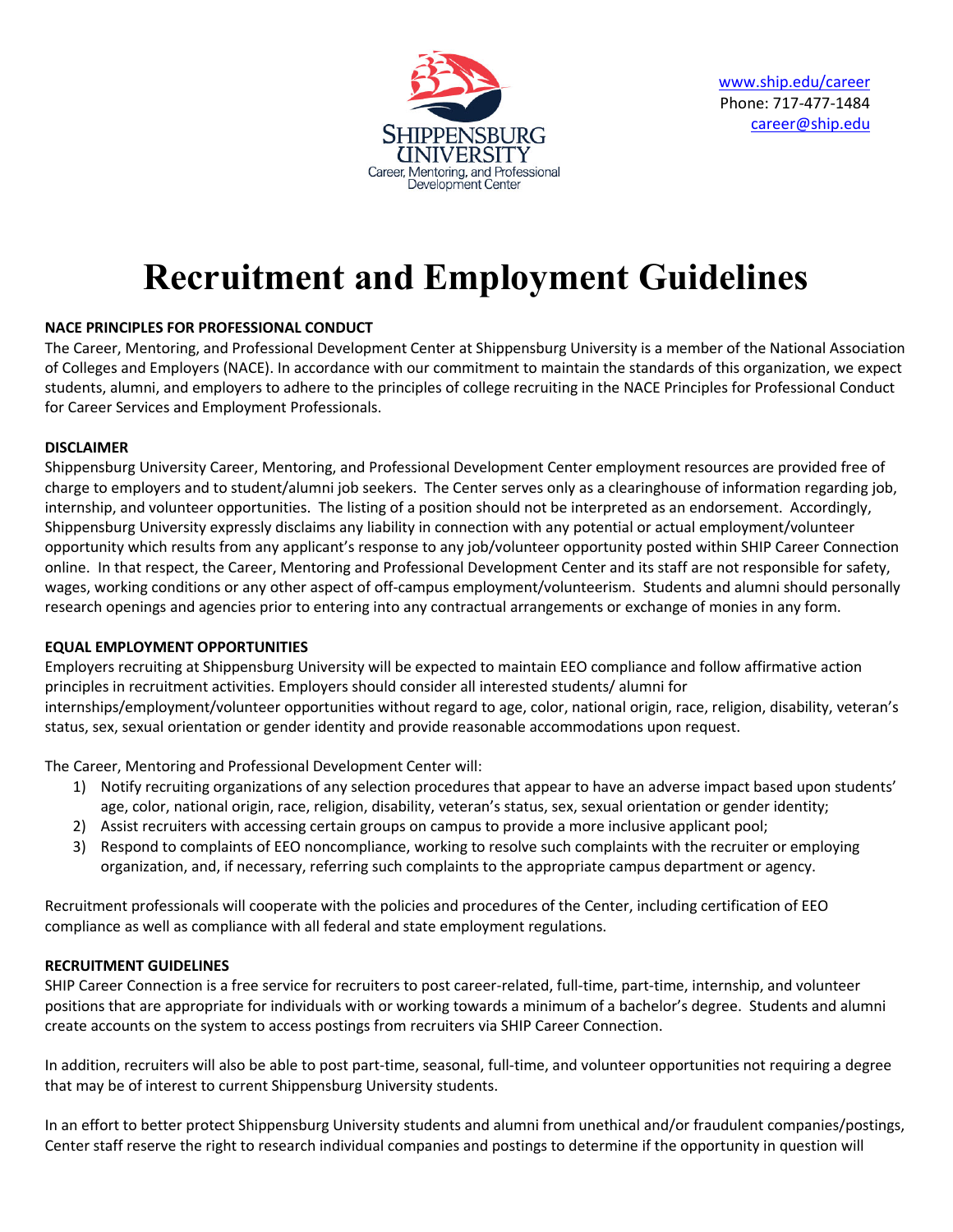ultimately be beneficial and meet the needs of Shippensburg University students/alumni. Creating a registration on SHIP Career Connection does not guarantee automatic approval and the right to post positions.

*Definition of Recruiting Activities-* Recruiting activities include, but are not limited to: career fairs; on-campus interviews; information sessions and company presentations; campus information tables; classroom presentations; guest panel discussions; other advertised opportunities; and job postings communicated to students through SHIP Career Connection, bulletin boards, mail announcements, and e-mail.

## **RECRUITMENT GUIDELINES: EMPLOYERS**

## **In order to be approved by the Center, employers/job postings must meet the following criteria:**

- 1) Employer must have a legitimate, public website with a published history of at least one year.
- 2) For all postings, the employer must supply:
	- $\circ$  position title, position description, company description, qualifications, company website, professional email, and appropriate application instructions.
		- Please note: Staff will cross reference phone number area code, physical address, website information and Better Business Bureau /Chamber of Commerce, etc. to confirm legitimate information.
- 3) Contact person and all other recruiting contacts must have professional email addresses directly affiliated with the employer/ organization they are representing (no personal emails such as Yahoo, Gmail, Hotmail, etc. will be accepted.)
- 4) Company address must be complete and accurate; as well as a recognized US-based business address (residential addresses will not be approved) and phone number.
- 5) Does NOT involve any outlay of cash to the student/job seeker.
- 6) Does NOT require the job seeker to spend money, then seek reimbursement.
- 7) Does NOT request job seeker to accept and cash checks, etc. prior to formal employment starting.
- 8) Commission-only opportunities: Employers with these opportunities must explicitly state the nature of compensation in their job postings and all emails to candidates (see end of this document for more details).
- 9) If an internship is unpaid, it must meet the six criteria stated by the U.S. Department of Labor. For further details, review: Fair Labor Standards Act as it relates to Internship Programs<http://www.dol.gov/whd/regs/compliance/whdfs71.pdf>

## **The Career, Mentoring, and Professional Development Center WILL NOT approve employers, recruiting activities, or job opportunities if:**

- 1) The opportunity involves on-campus solicitation including: posting of materials, door to door solicitation, or sale of products or services.
- 2) Flyers, posters, and promotional materials exclude company name and information.
- 3) The work assignment encourages a student to discontinue their studies.
- 4) The employer fails, for any reason, to provide necessary information needed to post a job vacancy or internship opportunity (e.g., job description, qualifications, application instructions, website, and professional email).
- 5) Upon request, the employer is unable or unwilling to provide written documentation of registration with a Better Business Bureau, IRS, area Chamber of Commerce involvement and/or current annual report.
- 6) Job seekers/employees are charged non-refundable fees (other than for licensures) by the company or other entity affiliated with the company.
- 7) The work assignment is in a private residence. All registered employers must have a bricks-and-mortar (B&M) location for centralized company operations.
- 8) The nature of employment is freelance or contract work, or other opportunities which require students/alumni to utilize a PayPal account to receive payment for work assignments.
- 9) The employer fails to fully disclose the structure of their compensation package (salary, hourly, commission, sliding scale pay, or any other pay structure) and business costs incurred through their first year of employment.
- 10) The position employs students by a private individual with an un-established business and no employment or work-forhire contract (e.g., babysitting, nanny, caretaker, personal tutor).
- 11) Upon request, the employer refuses to provide references from current employees, University alumni, or clients to vouch

## **THIRD-PARTY RECRUITERS**

Third-Party recruiters are defined as agencies, organizations, or individuals recruiting candidates for temporary, part-time, or fulltime employment opportunities other than for their own staffing needs. This includes, but is not limited to, organizations such as employment agencies, search firms, contract recruiters, career development consultants, or on-line job posting or resume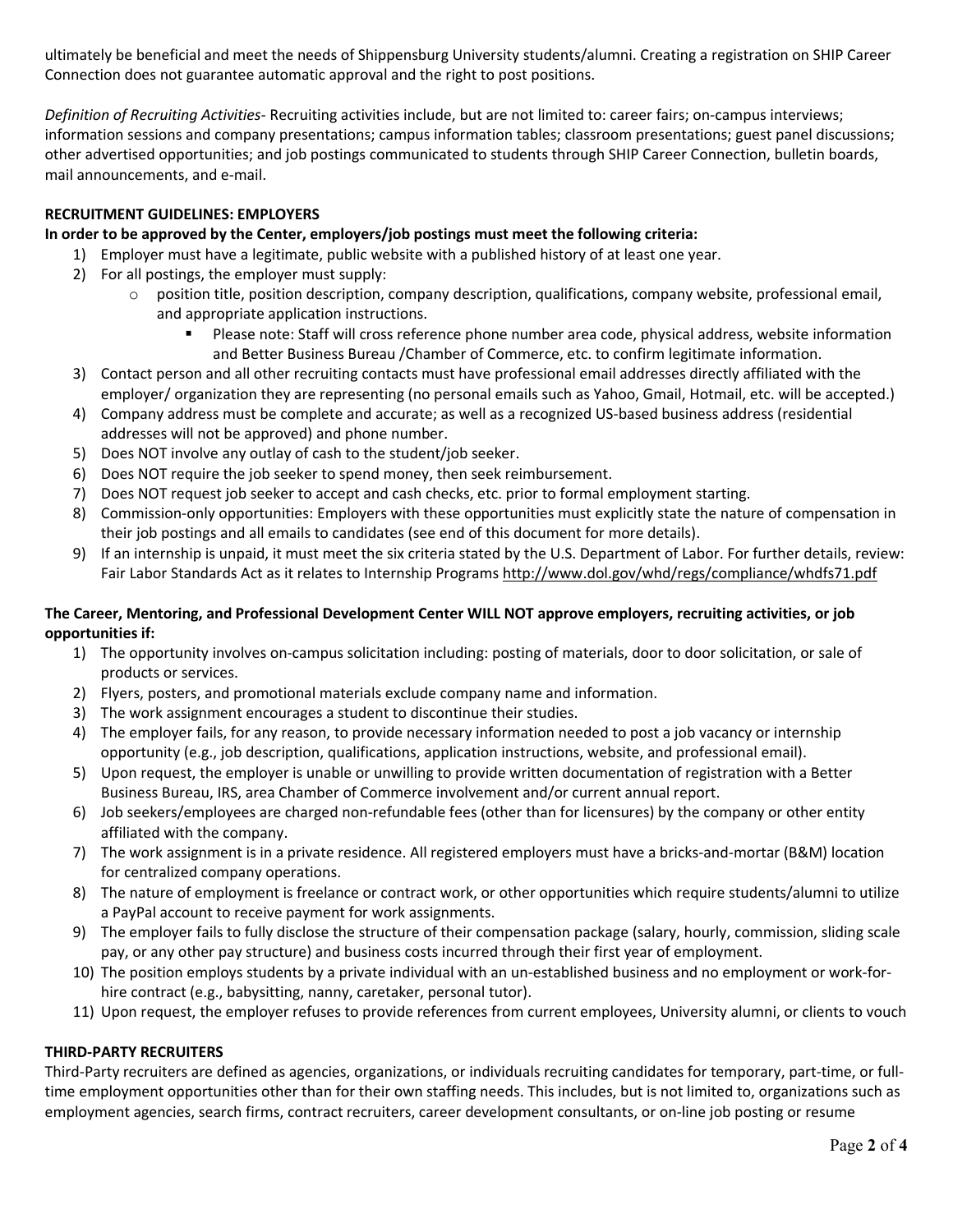referral services. See National Association of Colleges and Employers (NACE) [Principles of Professional Practice](http://www.naceweb.org/principles/) for further details and definitions.

Third-Party recruiters that do not charge an application fee may utilize SHIP Career Connection to post announcements regarding specific job and/or internship opportunities. Third-Party recruiters that charge a fee to candidates will be denied access to SHIP Career Connection. Furthermore, Third-Party recruiters that encourage or require candidates to complete additional training, classes, seminars, etc. (at the candidate's expense) will not be approved. The Center reserves the right to deny third-party recruiters access to SHIP Career Connection or any on-campus recruiting activities if/when concerns about the company have been expressed by colleagues, students, alumni, faculty, or staff.

#### **FOREIGN-BASED ORGANIZATIONS**

Employers that are foreign-based with no US locations and third-party recruiters who represent foreign-based organizations with no US locations will not be eligible to use SHIP Career Connection immediately. Said companies and their representatives are asked to first establish a working relationship with a Shippensburg University faculty or administrator. The faculty or administrator who agrees to vouch for the organization may then contact the Center's website administrator for further discussion. Alternatively, the employer may send the website administrator a minimum of 1) two reference letters from two career/volunteer services professionals representing accredited US colleges or universities with whom the employer has worked on a professional basis and 2) a minimum of one reference letter from a recent college graduate who is also a current employee/volunteer/intern with at least 6 months experience with the foreign-based organization.

#### **ADDITIONAL INFORMATION**:

• *Commission-Only Opportunities*

Employers with these opportunities must explicitly state the nature of compensation in the job posting and all written and electronic correspondence with candidates. On all flyers, promotional materials, and job announcements, compensation information must clearly state:

- 1) Fees/percentage of sales from others under their sponsorship in the organization.
- 2) If the candidate is being "sponsored" to further promote/establish the primary contact's own business for the purpose of selling products or services, and/or recruiting other individuals to establish their own businesses.
- 3) Any and all initial payment(s) or investment(s), account balances, or similar fiscal requirements, with the organization itself serving as an umbrella or parent corporation. The initial investment may include, but is not limited to: requirement to attend unpaid orientation or training sessions; direct payment of a fixed fee; payment to attend orientation or training sessions; and/or the purchase, leasing, or renting of a starter kit, sales kit, or presentation supplies.
- *Up-Front Fees*

Employers requiring up-front fees to be paid by candidates must state the nature and amount of all fees in their job postings and all written and electronic correspondence with candidates. One-time application fees or costs (i.e. housing/living expenses, required materials to purchase, expenses related to additional training and certificates expenses, etc.) must also be specified.

#### **SUCCESSFUL RECRUITING AT SHIPPENSBURG**

The Career, Mentoring and Professional Development Center staff is here to help you make your on-campus recruitment involvement a success. We would love to help you with the following:

- Make the faculty, staff, and student organization connections you need
- Tell you about the students and the academic programs on our campus
- Help you understand the complex nature of the University and its offices
- Advise you about recruiting activities that may work for you
- Review your advertising plans for clarity, accuracy, and timeliness
- Offer insight into developing successful information sessions and tables
- Help you learn about and prepare for the many career fairs and related activities both on and off campus
- Manage your visit so that you can make the most effective use of your time

Shippensburg University graduates have that rare combination of academic excellence and a strong work ethic. Couple this with outstanding career preparation, and you will see why Shippensburg graduates are the right people with the right skills for the